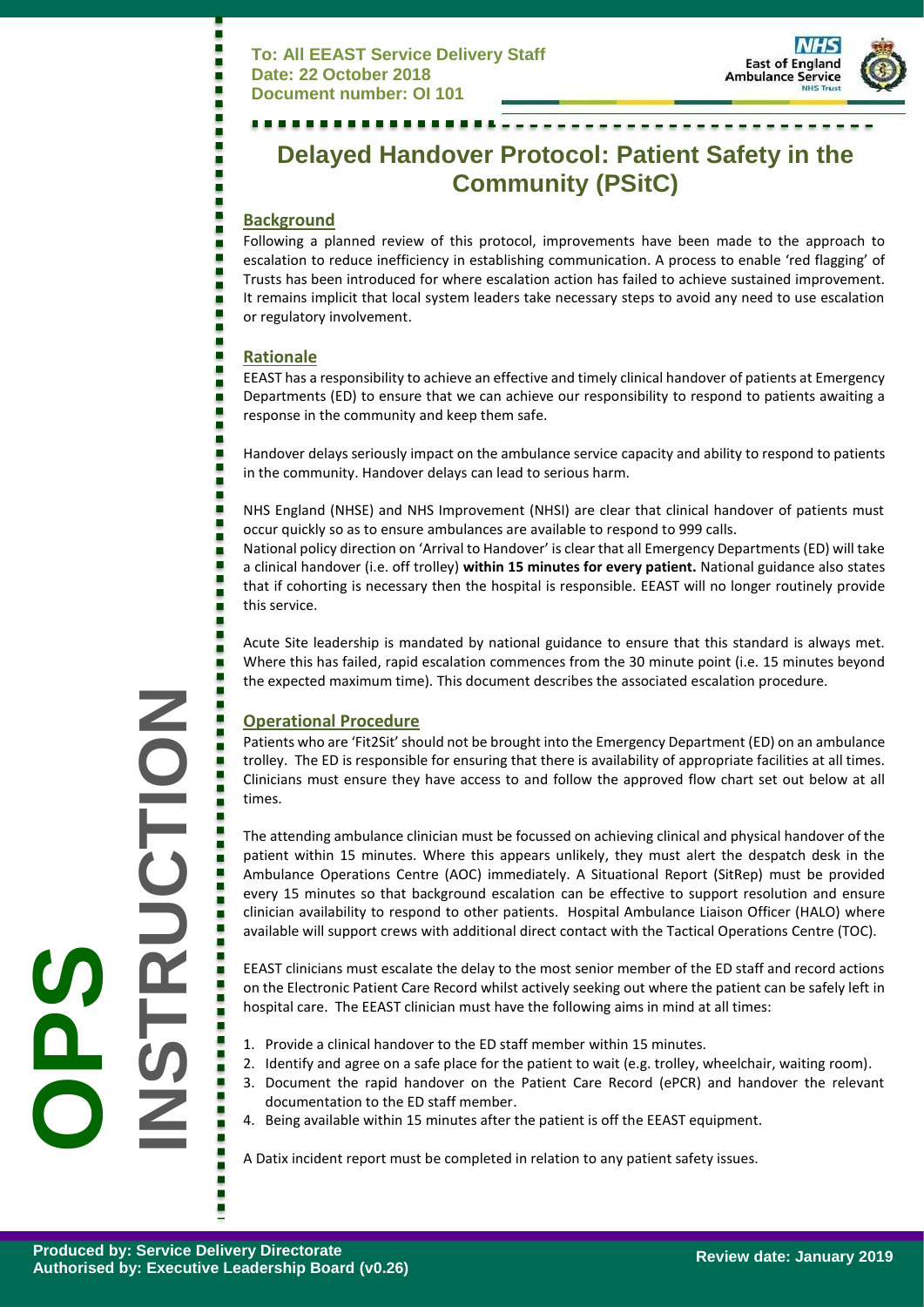

# **Escalation Communication Method**

All acute and CCG message recipients will be required to download a Smartphone PageOne® App administered by EEAST. All will be provided with generic site and role login details. EEAST will push messages to those who need to take action or receive information. EEAST will notify each Acute Trust, CCG of the actions to take in preparation. When required, NHSI/I will be contacted via normal NHSE/I paging methods. The App provides options to text back and record delivery receipt. It will be the responsibility of all providers and lead organisations to ensure that on call staff are signed in and continuity of contact responsibility is in place.

This method replacesthe current process of lengthy and labour intensive phone calls and call back which can lead to excessive delays in escalation. EEAST 24/7 Tactical Operations Centre will generate an Arrival to Handover delay message when 30 minutes is reached and where there is no indication of immediate resolution by the relevant acute site. Messages will be delivered to the 'App' to the Acute Trust, EEAS and CCG. NHSI and NHSE (as appropriate) will be paged at the increasing points of escalation. It is the responsibility of the recipient (whomever is the on call senior manager or executive) of an **ACT** message to take immediate action and contact the EEAST TOC within 10 minutes with a clear resolution or be ready to join a conference call to discuss solutions. EEAST will make one phone call where no response is received prior to moving to the next contact level in escalation.

EEAST can often be an early source of intelligence in identifying developing system demand or pressures. Where EEAST are experiencing pressures, **INFO** alerts may be provided as intelligence to recipients for system awareness.

# **Next Level Escalation**

п ٠

٠

Escalation will move to the next level at 15 minute intervals where clinical and physical handover is not achieved unless there is a clear, agreed and delivered plan for resolution. Where actions are not delivered in line with agreed timelines, the next level of escalation will be actioned. Escalation is always expected to be addressed at the Acute Trust site level. The involvement of Executives, CCGs or Regulators should be seen as exceptional. EEAST may, where tactically appropriate deploy load levelling arrangements to support reducing system pressure and reducing risk of patient safety in the community issues. App INFO messages will be sent when load levelling is deployed.

# **Red Flagging of Sites**

Escalation should not be seen as a routine expectation or requirement. Where the escalation process is used with unacceptable frequency, for example where escalation has occurred three times in a 24 hours period or intelligence indicates an underlying issue, this will flag the site for senior level resolution. EEAST may use this process at any time where intelligence indicates insufficient assurance of risk mitigation.

# **Messaging**

Messages will be generated from the PageOne® system and sent to the appropriate management groups as identified in the escalation flow charts. Messages will be sent to key personnel using the following prefixes.

- **INFO**: Information
- **PREPARE:** Where you may be required to take action if the current level of escalation does not resolve the issue.
- **ACT**: Where you are the identified recipient(s) who is required to take actions as set out in the escalation framework.

# **Levels of Escalation**

There will be four levels of patient safety escalation (Red, Black, Purple and Red flag), each designed to resolve and sustain patient safety and each engaging more senior system leaders.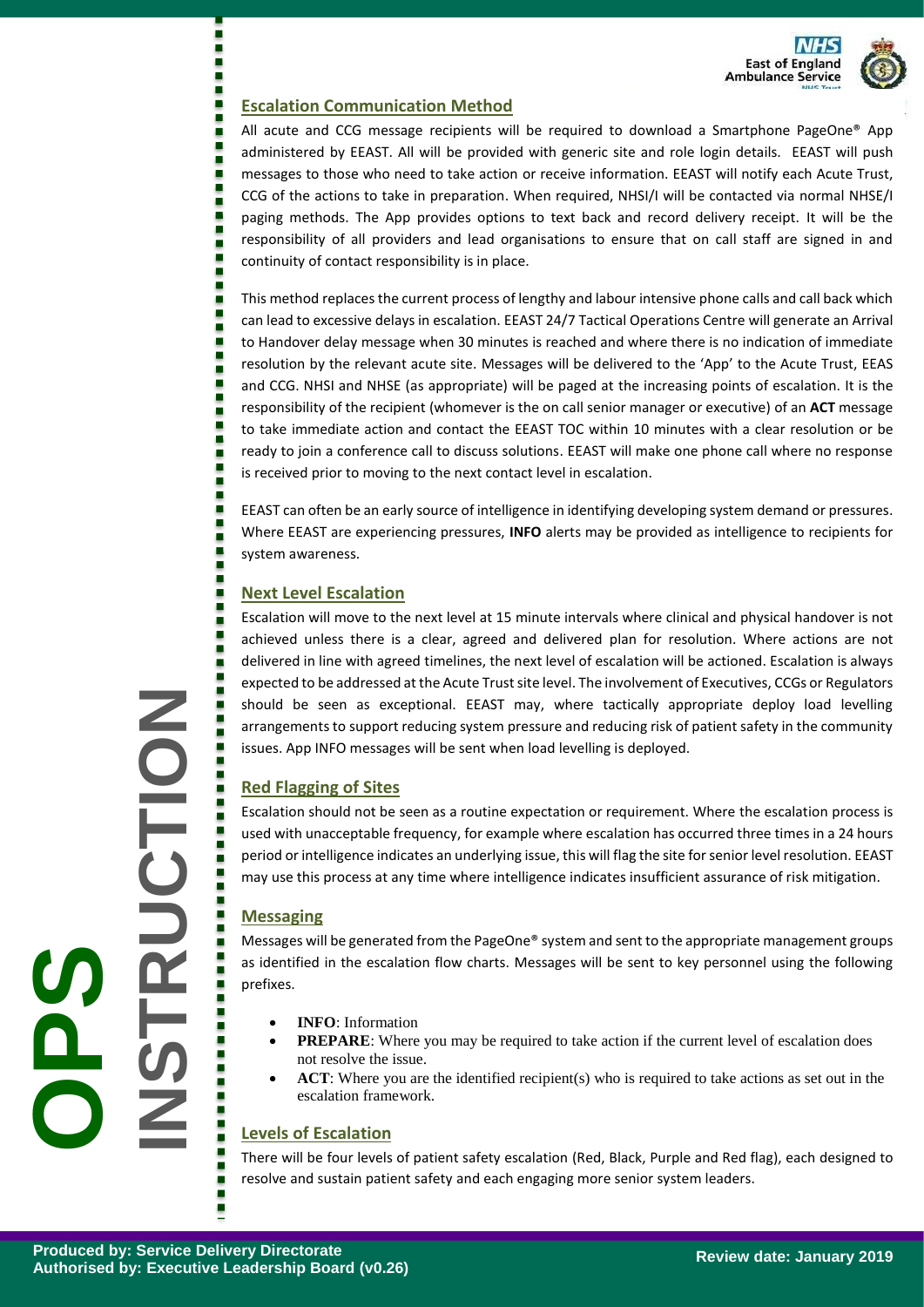



**flag protocol)**

**Produced by: Service Delivery Directorate Authorised by: Executive Leadership Board (v0.26)**

**OPS**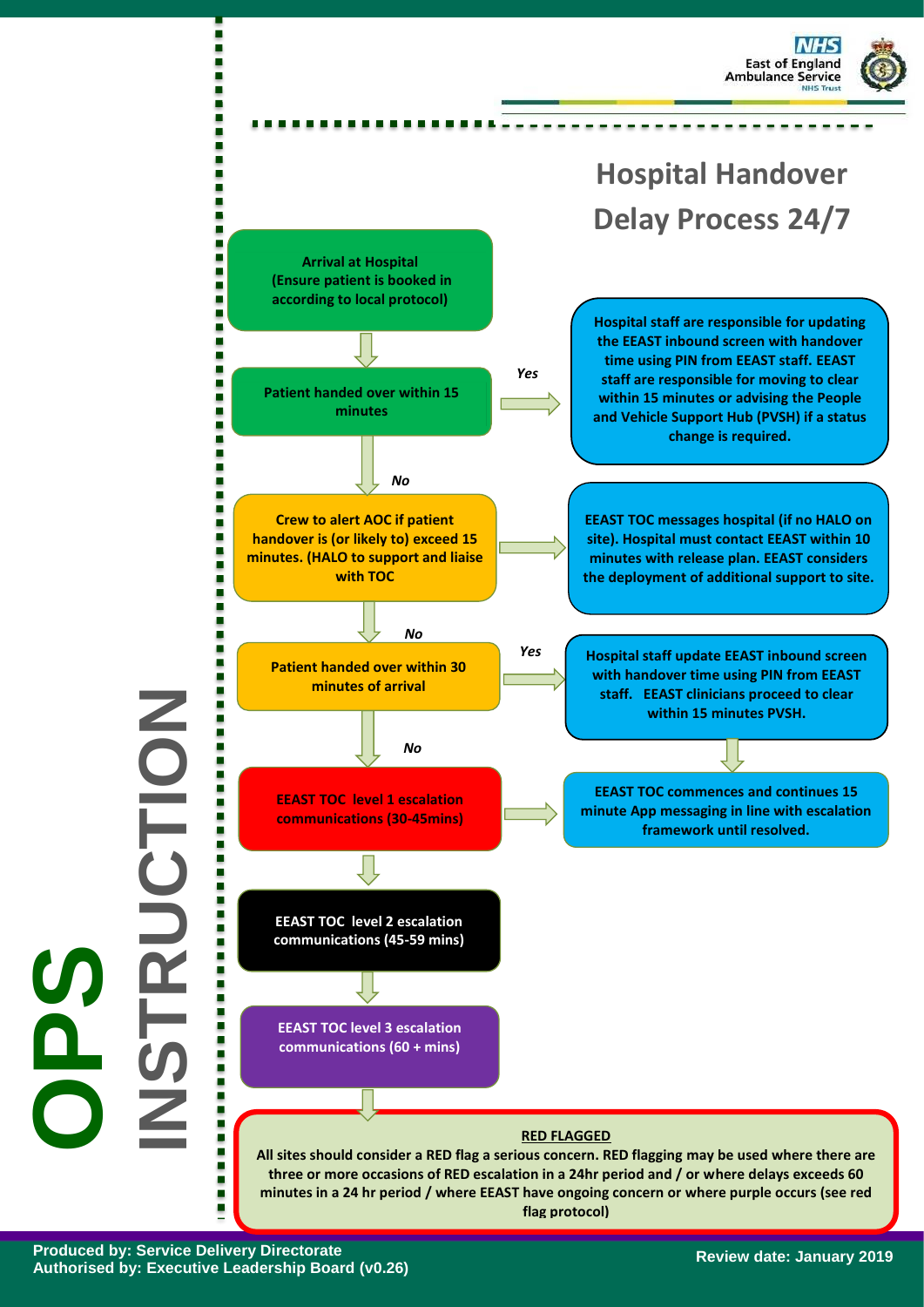

**Escalation Framework In Hours (Non-Red Flag Sites) (09:00-17:00 Hours, Monday-Friday)**

 $\overline{\phantom{a}}$ 

г Г ٠ ٠ i ٠ ٠ i

i š ē ٠ ٥ i ٠ ٠ š ē ٠ **LEVEL 1 DELAY - 30-45 MINS**

**ACT:** SERVICE MANAGER; EEAST DUTY TACTICAL COMMANDER.

**PREPAR**E: CCG DIRECTOR ON CALL/ EEAST STRATEGIC COMMANDER; ACUTE COO

**INFO**: NHSE/I EUC ROOM

#### **LEVEL 2 DELAY 46-59 MINS**

**ACT**: ACUTE COO/CCG SMOC/EEAST STRATEGIC COMMANDER TAKE ACTION TO RESOLVE IMMEDIATELY

**PREPARE**: Trust CEO CCG AO/DIRECTOR EEAST EXEC ON CALL.

**INFO**: NHSE/I OPERATIONS ROOMS

**EEAST DEPLOY BRONZE OFFICER TO SITE**

#### **LEVEL 3 DELAY – 60 + MINS**

**ACT:** ACUTE CEO/ CCG AO/EEAST DIRECTOR ON **CALL** 

**INFO:** EEAST CEO, NHSI DID, NHSI/E WINTER ROOMS **(**contacted for intervention if unresolved)

**REQUIREMENT**: EEAST SET UP SYSTEM CONF CALL: Chair NHSI Director/Lead.

**Load levelling may be enacted** 

## **RED FLAGGED SITE**

**TELECONFERNECE: (SEE PROTOCOL NEXT PAGE)** ACUTE CEO/ CCG AO/EEAST DIRECTOR ON CALL;

If a plan is not agreed or effective then EEAST agreed. Load levelling may be enacted during this

**Escalation Framework Out of Hours (Non-Red Flag Sites) (17:01-08:59 Hours Mon-Fri, Weekends, Bank Holidays)**

# **LEVEL 1 DELAY - 30-45 MINS**

**ACT:** ACUTE SMOC; EEAST DUTY TACTICAL **COMMANDER** 

**PREPAR**E: CCG DIRECTOR ON CALL/ EEAST STRATEGIC COMMANDER; ACUTE DIRECTOR ON CALL

## **LEVEL 2 DELAY 46-59 MINS**

**ACT**: ACUTE EXEC ON CALL/ CCG DIRECTOR ON CALL, EEAST STRATEGIC COMMANDER TAKE ACTION TO RESOLVE IMMEDIATELY

**PREPARE**: EEAST EXEC ON CALL/HOSPITAL SENIOR ON CALL FOR HOSPITAL GROUPS WHERE RELEVANT

#### **LEVEL 3 DELAY – 60 + MINS**

**ACT:** ACUTE EXEC ON CALL/ CCG EXEC ON CALL/EEAST DIRECTOR ON CALL; EEAST STRATEGIC COMMANDER TAKE ACTION TO IMMEDIATELY RESOLVE;

**NOTE: ONLY if unresolved the EEAST director will escalate through the NHSE on call manager (via bleep system) to NHSI on call director for intervention**

**REQUIREMENT**: EEAST SET UP SYSTEM CONF CALL: Chair NHSI if required

**Load levelling may be enacted** 

#### **RED FLAGGED SITE TELECONFERNECE: (SEE PROTOCOL NEXT PAGE)**

DIRECTOR ON CALL; /EEAST STRATEGIC COMMANDER.

If unresolved EEAST will bleep the NHSE on call manager to request the NHSI director to intervene and seek a system solution. Load levelling may be enacted during this time.

ē

**OPS**<br>OPS

**INSTRUCTION**

**Review date: January 2019**